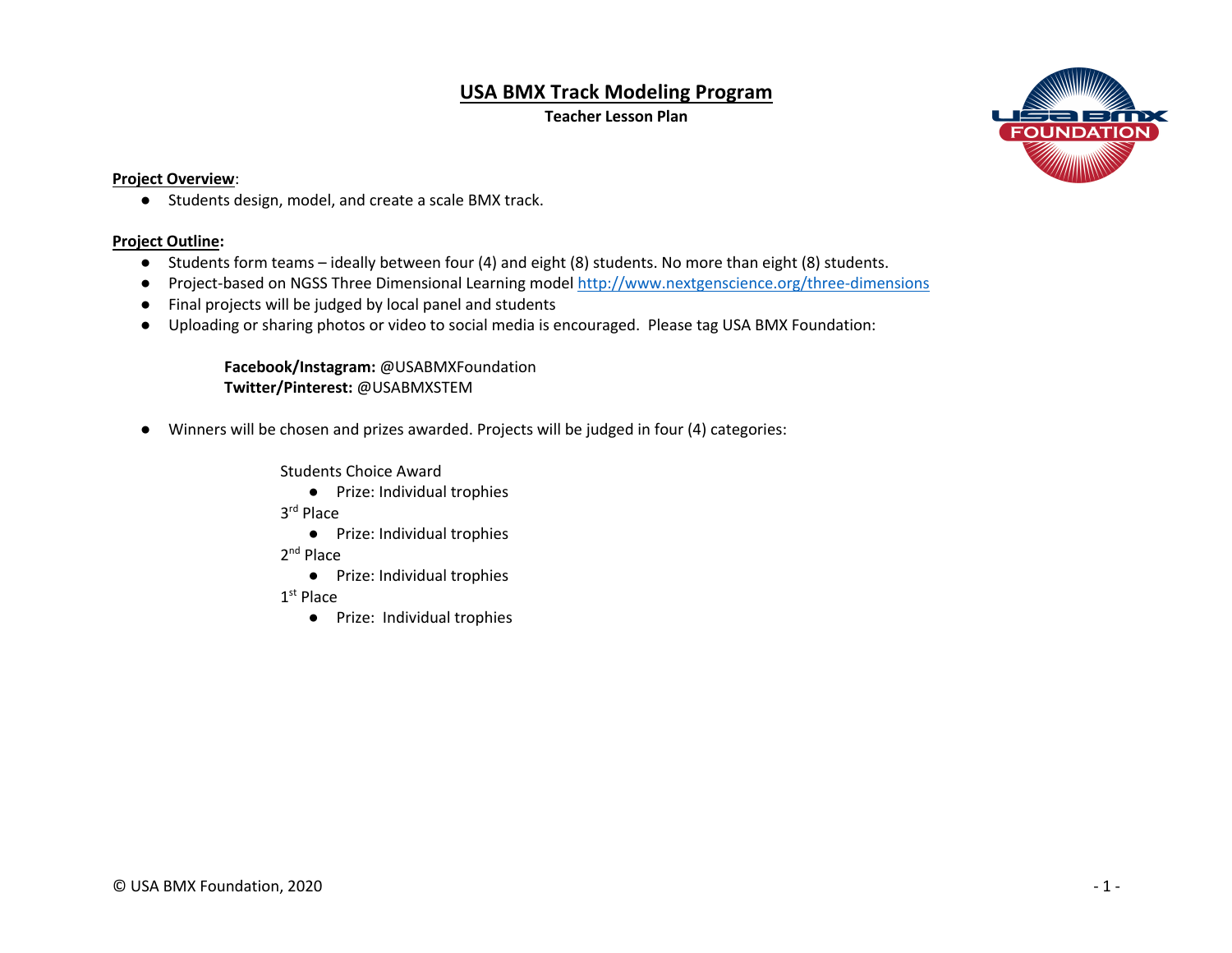| <b>Materials Provided</b>                                                                                                                                                                                                                                                                                                                                                                                                               | <b>Materials Not Provided</b>                                                               | <b>Student Handouts Provided</b>                                                                                                |
|-----------------------------------------------------------------------------------------------------------------------------------------------------------------------------------------------------------------------------------------------------------------------------------------------------------------------------------------------------------------------------------------------------------------------------------------|---------------------------------------------------------------------------------------------|---------------------------------------------------------------------------------------------------------------------------------|
| Track Dirt (bulk – delivered)<br>$\bullet$<br>24" x 48" Plywood base<br>$\bullet$<br>Tongue depressors<br>$\bullet$<br>Water in cans - unopened<br>$\bullet$<br>still filled with water<br>Elmer's glue<br>$\bullet$<br>White vinegar<br>$\bullet$<br>Bendy straws<br>$\bullet$<br>Foam cups<br>$\bullet$<br><b>Funnels</b><br>$\bullet$<br>Spray bottles<br>$\bullet$<br>5 Gallon buckets<br>$\bullet$<br><b>Stickers</b><br>$\bullet$ | Pencil and paper<br><b>Beautification supplies</b><br>Water<br><b>Ruler/Measuring Stick</b> | <b>Track Terms</b><br><b>Track Build Requirements</b><br>Soil Sheets<br><b>Track Visit Worksheet</b><br>Reflection<br>$\bullet$ |

## **Soil Tac Mixture** (used on Day 5)

Our recommendation is six (6) parts water, two (2) parts vinegar, two (2) parts glue. We find it works best to add glue to two (2) parts water and warm it in the microwave for one (1) minute. This thins the glue and allows it mix better with the vinegar and water. Mix this well, put into spray bottles using the funnels provided. I would have each group spray their tracks with at least two (2) coats of Soil Tac, at least one (1) hour inbetween each application.

If spray nozzles clog, use warm water or an opened paperclip to clean.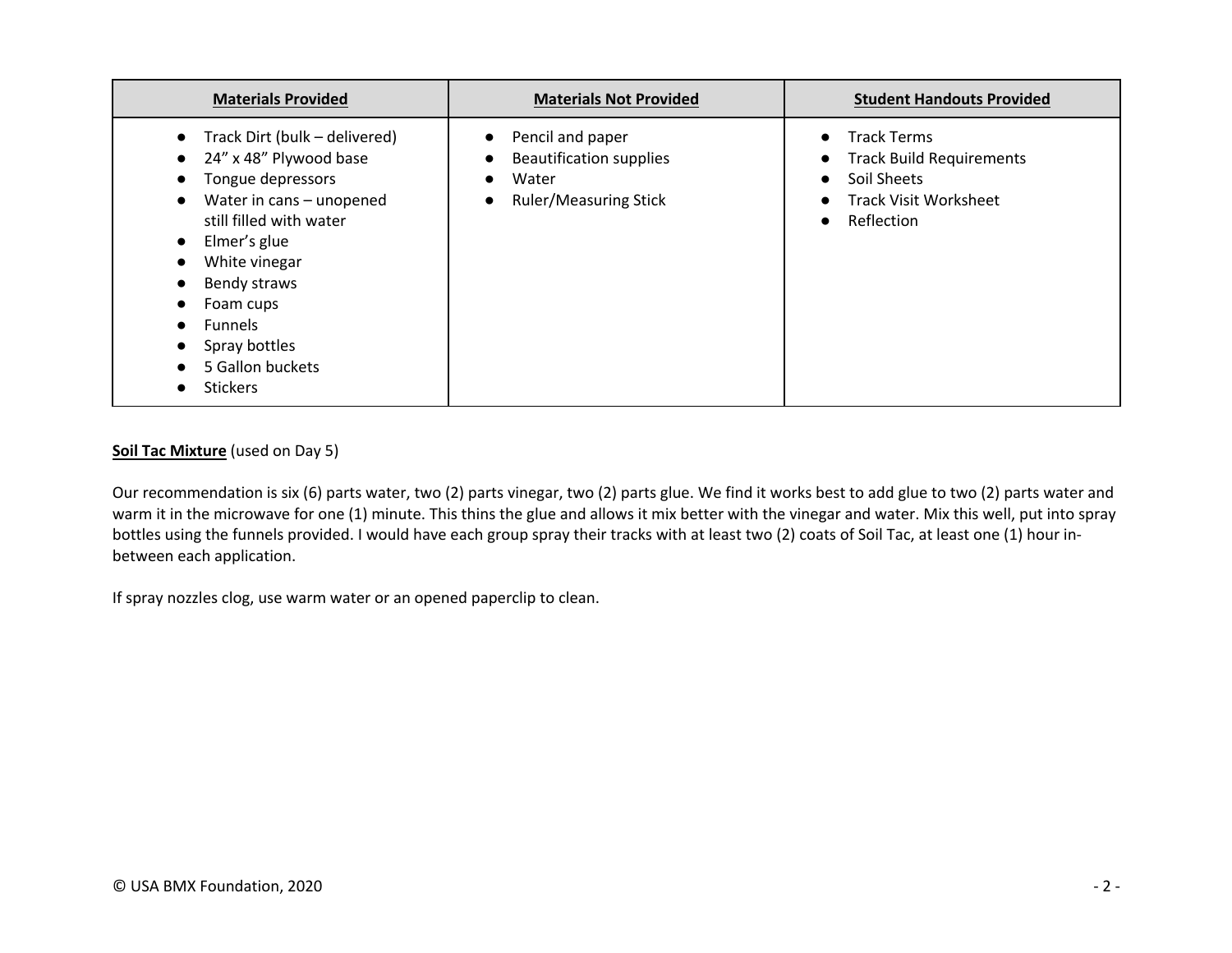| <b>OVERVIEW FOR THE WEEK:</b> |
|-------------------------------|
|-------------------------------|

| <b>Lesson Segment</b>                                                                                                                                                                                                                                   | <b>Learning Activity</b>                                                                                                                                                                                                                                                                                                                                                                                  | <b>Questions for Students</b>                                                                                                                                                                                                                                                                                                                                         |
|---------------------------------------------------------------------------------------------------------------------------------------------------------------------------------------------------------------------------------------------------------|-----------------------------------------------------------------------------------------------------------------------------------------------------------------------------------------------------------------------------------------------------------------------------------------------------------------------------------------------------------------------------------------------------------|-----------------------------------------------------------------------------------------------------------------------------------------------------------------------------------------------------------------------------------------------------------------------------------------------------------------------------------------------------------------------|
| <b>DAY 1:</b><br>Project overview, brief history of tracks                                                                                                                                                                                              | Provide students an overview of the project<br>and how the week will look.<br>Define, introduce and discuss the concept of                                                                                                                                                                                                                                                                                | Reference Track Scale and Ratio PDF in Day 1<br>folder                                                                                                                                                                                                                                                                                                                |
| <b>HANDOUTS FOR DAY 1:</b><br><b>Track Scale and Ratio</b><br><b>Track Drawing Examples</b><br>$\bullet$<br><b>USA BMX Track Terms Sheet</b><br><b>Track Build Requirements</b><br>٠<br><b>Engineering Design Process</b><br><b>UCI BMX Track Guide</b> | scale and ratio<br>Use the next 30 minutes to watch the<br>following four videos. They give excellent<br>perspective and inspiration.<br>https://youtu.be/n6Q 8Ee3UsU<br>The video above is the 10-year old<br>╼┯╾<br>National Championship in Tulsa, OK. The<br>majority of these racers are 4 <sup>th</sup> graders.<br>Note: this is an <i>indoor</i> track.                                           | Why do the riders today stand up the<br>1)<br>whole time?<br>2) What are they wearing in each<br>video?<br>What are the main differences<br>3)<br>between the four tracks represented<br>in the videos?<br>Compare and contrast the tracks,<br>4)<br>ages and abilities along with<br>observations from the students.                                                 |
|                                                                                                                                                                                                                                                         | https://youtu.be/kYX3udMC2Tg<br>This video is the 2008 Olympic Finals<br>for both Men and Women. It gives great<br>perspective of the speed and scope at this<br>level of racing. Note that the track here is<br>almost 25% longer than the other track seen<br>on the other video yet look at the time<br>around the track. Also, note the<br>beautification of the track and the different<br>features. | IMPORTANT SUGGESTION: Do not "google"<br>BMX videos. Many of the videos that are<br>more popular are the crashes or the extreme<br>side of BMX or BMX Freestyle that is not<br>directly related to racing our sport. While<br>crashing happens (as seen in the Olympic<br>video), they are fairly mild, the athletes are<br>well protected, and everyone walked away. |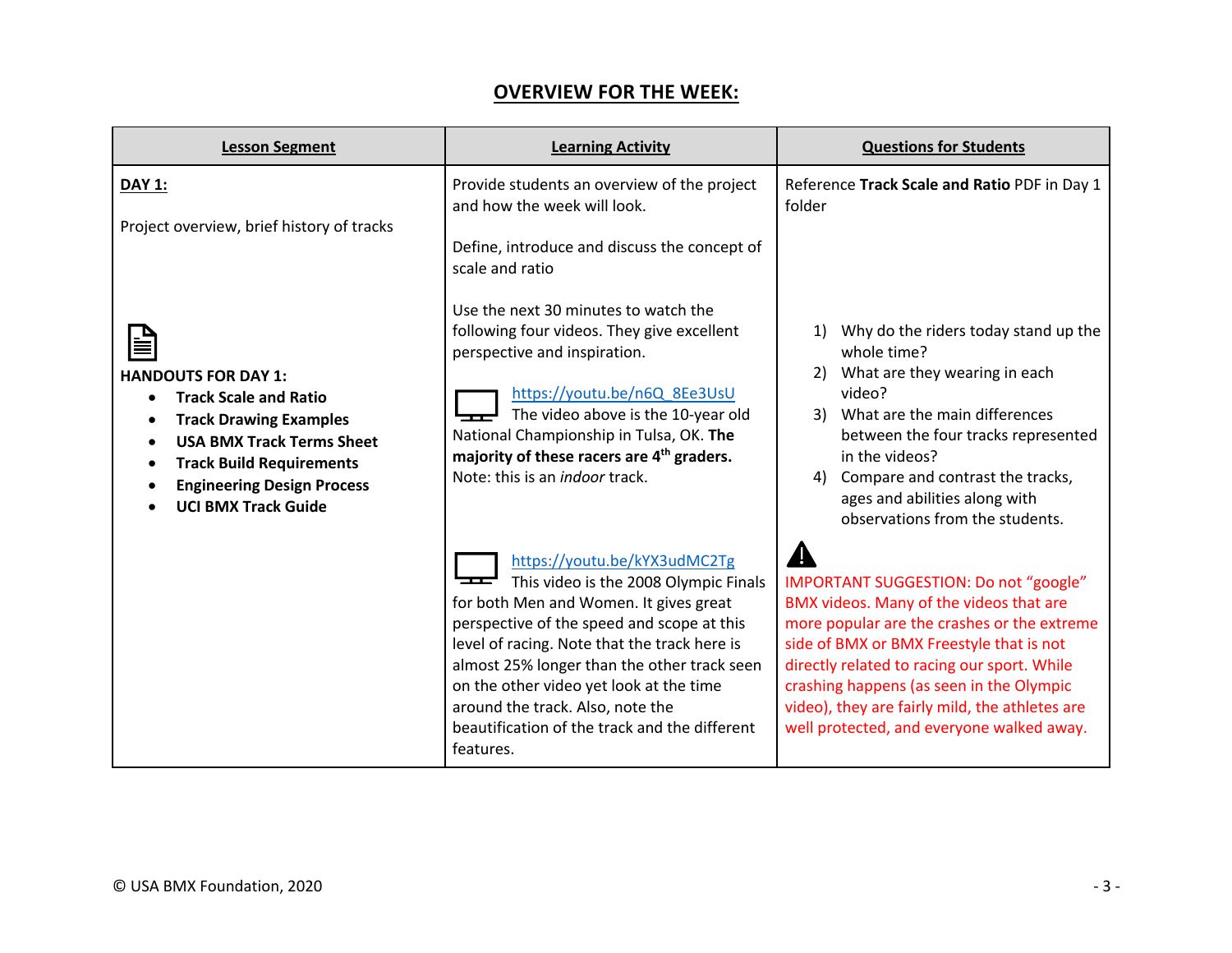| <b>Lesson Segment</b> | <b>Learning Activity</b>                                                                                                                                        | <b>Questions for Students</b>                                                                                                          |
|-----------------------|-----------------------------------------------------------------------------------------------------------------------------------------------------------------|----------------------------------------------------------------------------------------------------------------------------------------|
|                       | https://youtu.be/e3K-Z1W2JzY<br>This is from ESPN circa 1983. How<br>has the sport changed? What about the gear,<br>tracks, bikes, etc.                         |                                                                                                                                        |
|                       | https://youtu.be/iMaABzjQXQQ<br>This is the semi-finals from the 2012<br>Olympics in London. The video is 1 hour 20<br>minutes so please do not watch the whole | Hand out one "track drawing example" to                                                                                                |
|                       | thing. I recommend watching 2 women's<br>races and 2 men's races.                                                                                               | each table so that students have an<br>opportunity to use them as inspiration. Please<br>explain that we are not looking for copies of |
|                       | From the initial shot you can catch some<br>great footage of the track. This track had<br>some of very unique features.                                         | these tracks, however they may use elements<br>of the tracks. Note the one track has<br>dimensions included in the layout.             |
|                       | If you have additional time, have students<br>count how many different countries are<br>represented.                                                            | When appropriate, please put up the images<br>of the "Cajun panorama" track.                                                           |
|                       |                                                                                                                                                                 | This is the only track of its kind in the world.<br>What is the unique feature you see on this<br>track?                               |
|                       |                                                                                                                                                                 | How does it work? Have a student explain the<br>flow and how you would ride this track.                                                |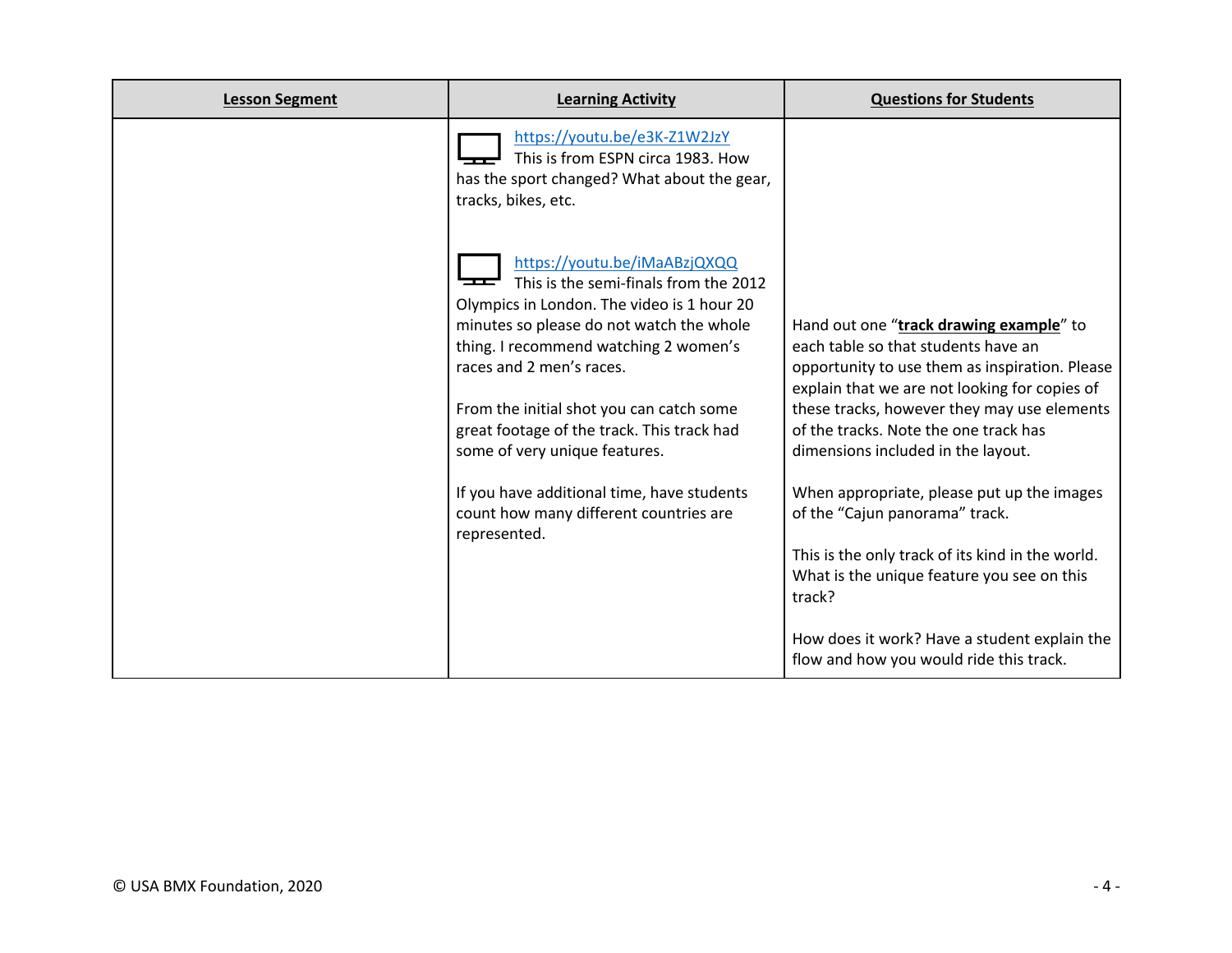| <b>Lesson Segment</b>         | <b>Learning Activity</b>                                                                                                          | <b>Questions for Students</b>                                                                                      |
|-------------------------------|-----------------------------------------------------------------------------------------------------------------------------------|--------------------------------------------------------------------------------------------------------------------|
| Description of features       | <b>Handout USA BMX Track Terms Sheet</b><br>Review and discuss each feature (i.e. straight,                                       | What are the unique features from the<br>London track?                                                             |
|                               | step down, roller, etc.)<br>Go back and watch the videos again to see                                                             | Make sure the students notice the following:<br>1) Different sets (routes) for men +<br>women                      |
|                               | how many features they can identify and how<br>the riders interact with the features.                                             | 2) Women's set has a tunnel<br>3) Men's set has a jump in the turn                                                 |
| Requirements, start of design | <b>Handout Track Build Requirements</b>                                                                                           | 1) Anything the students notice in the<br>drawing vs the video?                                                    |
|                               | Review and discuss. Have the students work<br>on these independently at first, giving them<br>10 to 15 minutes to complete.       | 2) As you scroll through the tracks, any<br>favorites?<br>What sticks out?<br>3)                                   |
|                               | Google "BMX Track Beijing" and click on<br>"Images". Scroll to the 2008 Beijing Track                                             |                                                                                                                    |
|                               | schematic so that they can compare the<br>drawing of the track to the actual track seen<br>in the video. Here is the direct link: | Have the students discuss roles and<br>responsibilities required within the groups.                                |
|                               | https://www.pinkbike.com/photo/2378491/                                                                                           | 1) What are the required roles in the<br>groups?                                                                   |
|                               | With the videos still up on SmartBoard,<br>students should take time to sketch out track                                          | 2) What process should students use to<br>determine who plays what roles?<br>3) What is a Project Manager and what |
|                               | ideas independently, outside of their groups.                                                                                     | role do they play in the process?<br>Some classrooms have introduced<br>4)                                         |
|                               | After 20 minutes of independent time,<br>encourage students to form teams of 4 to 8<br>for the project.                           | "the democratic process" allowing<br>students to discuss and vote on roles<br>within their groups.                 |
|                               | If time remains, have students start to<br>exchange ideas and collaborate with the<br>group.                                      |                                                                                                                    |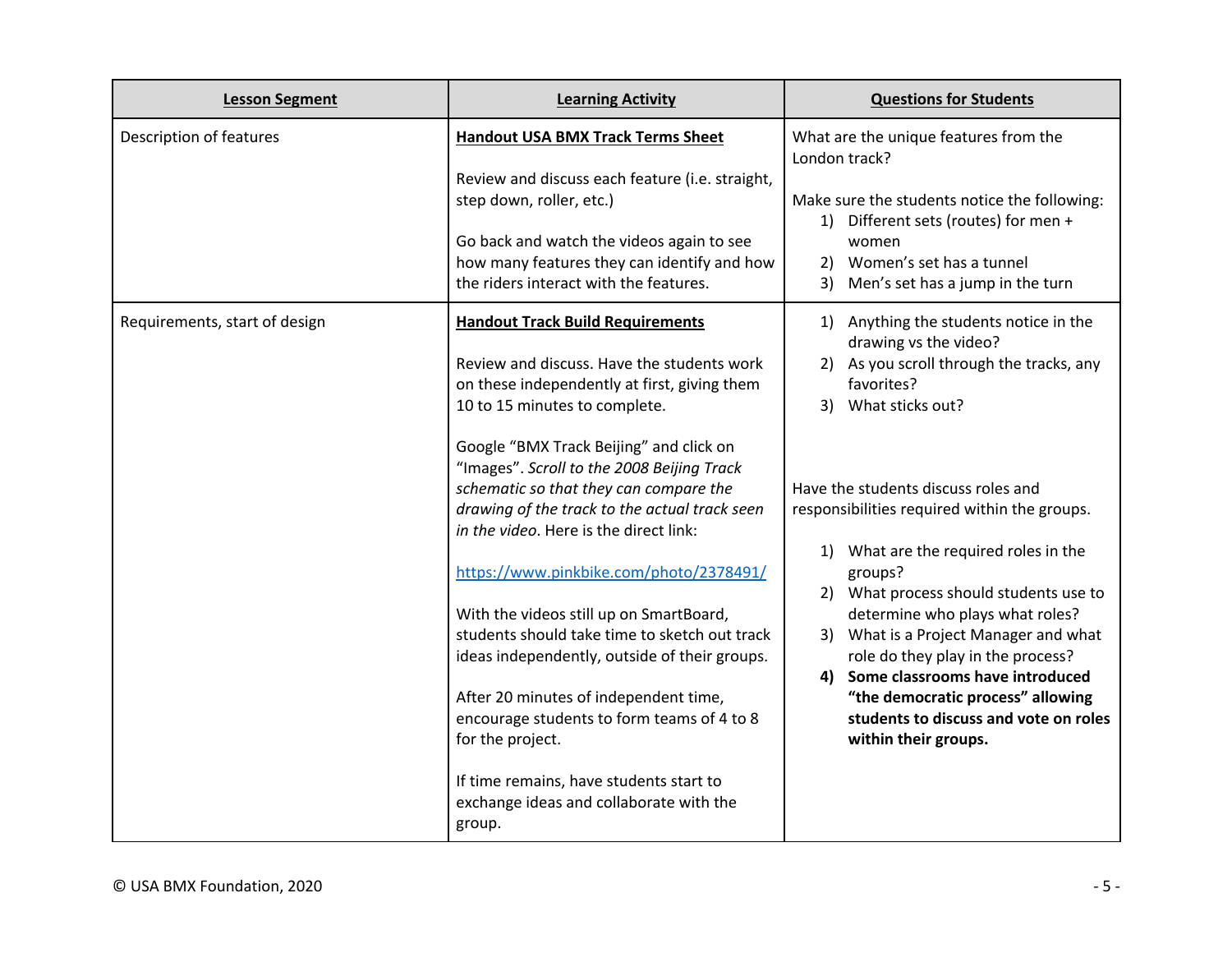| <b>Lesson Segment</b>                                                                                                    | <b>Learning Activity</b>                                                                                                                                                                  | <b>Questions for Students</b>                                                                    |
|--------------------------------------------------------------------------------------------------------------------------|-------------------------------------------------------------------------------------------------------------------------------------------------------------------------------------------|--------------------------------------------------------------------------------------------------|
| Design revisions, compile and submit<br>questions for BMX committee, soil<br>composition & analysis, questions for track | Go back into groups and finalize track ideas,<br>roles and responsibilities.                                                                                                              |                                                                                                  |
| visit                                                                                                                    | We strongly encourage groups to form roles<br>and responsibilities. It can be as formal and<br>defined as you want, but we have found the                                                 | Introduce <b>Engineering Design Process</b> from<br>Day 1 folder                                 |
|                                                                                                                          | use of roles cuts down on conflict within<br>groups.                                                                                                                                      | Students are using the process in their teams<br>as they build their tracks.                     |
|                                                                                                                          | There is a strong social and emotional<br>learning (SEL) component to the program,<br>particularly as the week progresses and their<br>designs are brought to life.                       | Can you give another example of how they<br>could use the Engineering Design Process in<br>life? |
|                                                                                                                          | We want to encourage students to:                                                                                                                                                         |                                                                                                  |
|                                                                                                                          | recognize and manage their emotions<br>developing caring and concern for<br>others<br>establish positive relationships<br>make responsible decisions                                      |                                                                                                  |
|                                                                                                                          | Most conflict within groups will stem from<br>frustration; either certain design elements<br>are not being used or one or more team<br>members are not seen as "pulling their<br>weight". |                                                                                                  |
| Before end of Day 1, ensure that all students<br>have returned their permission slips for the<br>Track Visit on Day 3.   | We have seen success when groups use a<br>democratic process (voting). Decisions are<br>made by the project manager and then, if<br>there is conflict, the group votes on it.             |                                                                                                  |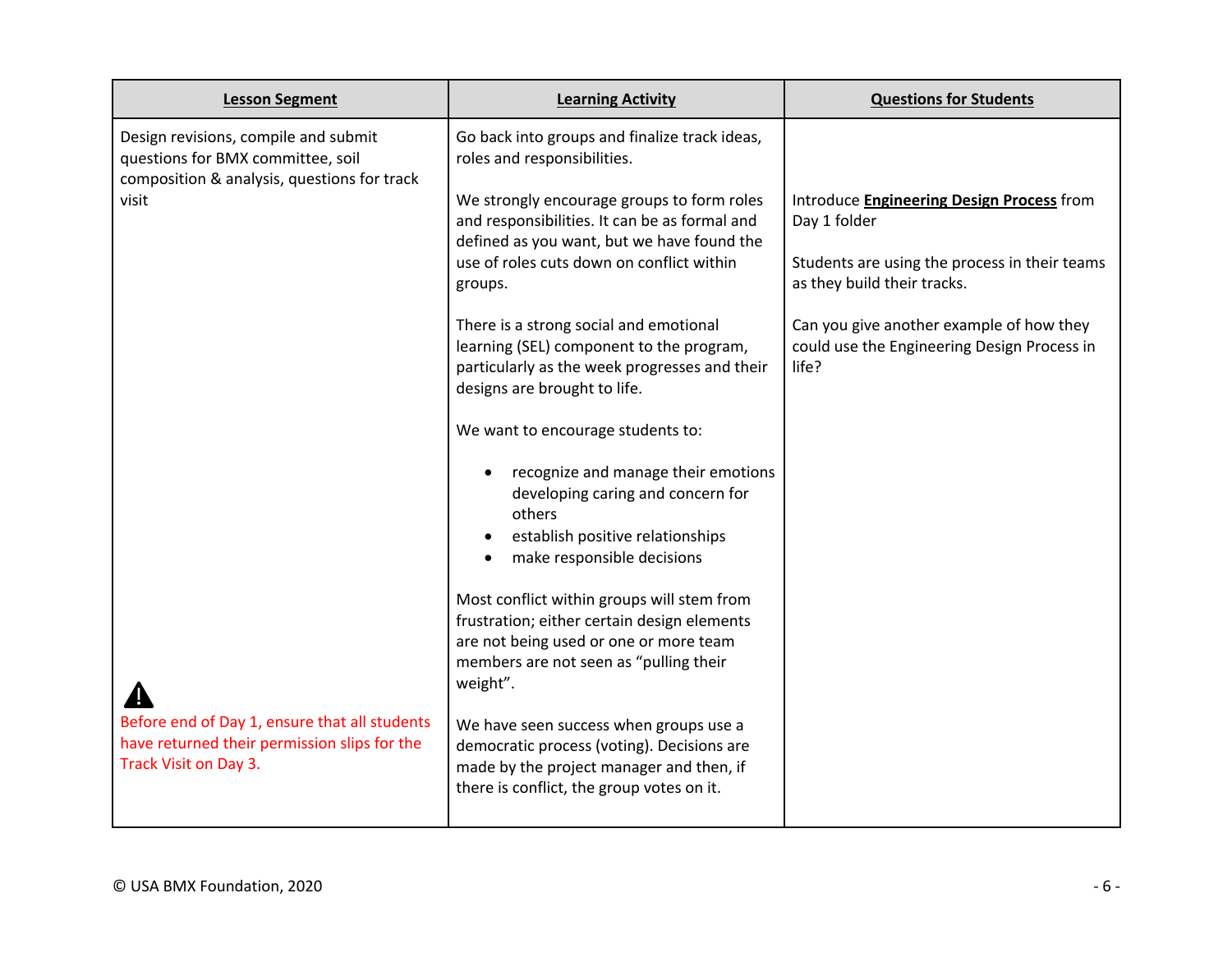| <b>Lesson Segment</b> | <b>Learning Activity</b>                                                                                                                                         | <b>Questions for Students</b>                                                                                                     |
|-----------------------|------------------------------------------------------------------------------------------------------------------------------------------------------------------|-----------------------------------------------------------------------------------------------------------------------------------|
|                       | Decide on a preliminary track design with the<br>group incorporating elements from each<br>students own design.<br>Decide on additional materials needed for the | Additional materials are not required.<br>Students are strongly encouraged to<br>repurpose anything they use vs buy<br>something. |
|                       | track build and who is responsible for the                                                                                                                       |                                                                                                                                   |
|                       | procurement of the materials, by when.                                                                                                                           |                                                                                                                                   |
|                       | Take design to teacher for approval.                                                                                                                             |                                                                                                                                   |
|                       | As a group, take 20-30 minutes to discuss                                                                                                                        |                                                                                                                                   |
|                       | questions for Track Build Committee.                                                                                                                             |                                                                                                                                   |
|                       | Have students write down all questions. They                                                                                                                     |                                                                                                                                   |
|                       | should vote and decide on the top 2                                                                                                                              |                                                                                                                                   |
|                       | questions from their discussions.                                                                                                                                |                                                                                                                                   |
|                       | Go around the room and have each group                                                                                                                           | If you have time, I strongly encourage you to                                                                                     |
|                       | read their top 2 questions to the class. Write                                                                                                                   | reference the UCI BMX Track Guide in the                                                                                          |
|                       | the questions on the board and vote as a                                                                                                                         | Day 1 folder.                                                                                                                     |
|                       | classroom which are the top 5 or 6 questions                                                                                                                     |                                                                                                                                   |
|                       | collectively.                                                                                                                                                    | It gives amazing detail about track building<br>design requirements as well as a look into                                        |
|                       | Please email those questions to Mike                                                                                                                             | additional structures and suggestions.                                                                                            |
|                       | DuVarney miked@usabmx.com that evening.                                                                                                                          |                                                                                                                                   |
|                       |                                                                                                                                                                  | Going through the suggested toilet to                                                                                             |
|                       | The Track Build Committee will respond to                                                                                                                        | spectator ratio guide could be an all-day                                                                                         |
|                       | each question that evening.                                                                                                                                      | discussion on math and engineering in itself.                                                                                     |
|                       | See sample questions in Day 1 folder.                                                                                                                            |                                                                                                                                   |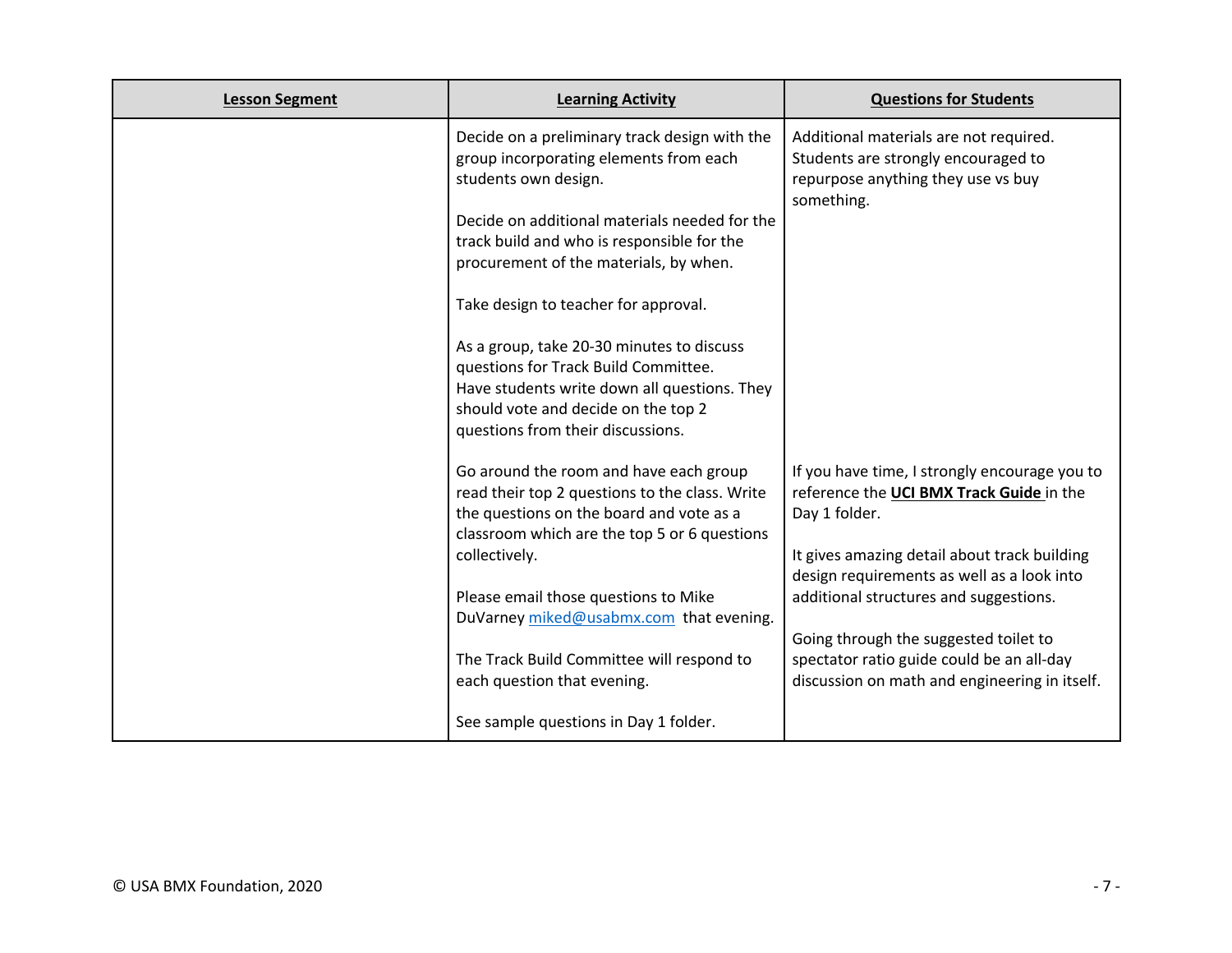| <b>Lesson Segment</b>                                                                                                                                                                                                                                       | <b>Learning Activity</b>                                                                                                                                                                                                                                                                                                                                                                                                                                                                                                                                                                                                                                                                                                                                     | <b>Questions for Students</b>                                                                                                                                                                                                                                                                                                                                                                                                                                                                                                                  |
|-------------------------------------------------------------------------------------------------------------------------------------------------------------------------------------------------------------------------------------------------------------|--------------------------------------------------------------------------------------------------------------------------------------------------------------------------------------------------------------------------------------------------------------------------------------------------------------------------------------------------------------------------------------------------------------------------------------------------------------------------------------------------------------------------------------------------------------------------------------------------------------------------------------------------------------------------------------------------------------------------------------------------------------|------------------------------------------------------------------------------------------------------------------------------------------------------------------------------------------------------------------------------------------------------------------------------------------------------------------------------------------------------------------------------------------------------------------------------------------------------------------------------------------------------------------------------------------------|
| <b>DAY 2:</b><br>Dirt analysis, BMX rider Q & A, responses<br>from track build department<br><b>HANDOUTS FOR DAY 2:</b><br><b>Hand Texturing of Soil Worksheet</b><br>$\bullet$<br>What is Soil Made of Worksheet<br><b>Soil Texture Triangle Worksheet</b> | Using the white foam cups, invite groups<br>outside to collect one scoop of dirt and bring<br>it inside. On their board or on a sheet of<br>paper, have the students dump out their dirt<br>for analysis.<br>Using the soil worksheets, have students<br>discuss their samples and fill out their work<br>sheets.<br>NOTE: there are student versions and<br><mark></mark><br>teacher versions of the soil sheets.<br>While in their small groups start to formulate<br>questions for track visit.<br>Pull up the local BMX track (the one you plan<br>on visiting) on a Smart Board to get ideas for<br>questions.<br>Bring up Google images of tracks with<br>remaining time. Discuss beautification ideas<br>or any potential items to bring from home to | Questions about dirt:<br>What kind is it?<br>1)<br>Why have we selected this kind of<br>2)<br>dirt?<br>What if the dirt was all sand?<br>3)<br>What if the dirt was all clay?<br>4)<br>How much does your cup of dirt<br>5)<br>weigh?<br>6) How many cups of dirt will it take to<br>build your track?<br>Based on the scale of the track, how<br>7)<br>many cups of dirt would it take to<br>build a life-sized track and how much<br>would that weigh?<br>It might be helpful to have a weight scale for<br>your students to weigh the cups. |
| Q & A with BMX Elite Rider                                                                                                                                                                                                                                  | enhance track.<br>If possible, have a representative from each<br>team come up and ask their questions or give<br>the questions to the teacher ahead of time<br>and have him/her read them.<br>Students should be taking notes if possible<br>because they will be incorporating the<br>responses in their designs.                                                                                                                                                                                                                                                                                                                                                                                                                                          | We can use Google Hangout, Skype or<br>Facetime<br>Plan on 30 to 40 minutes total of Q & A                                                                                                                                                                                                                                                                                                                                                                                                                                                     |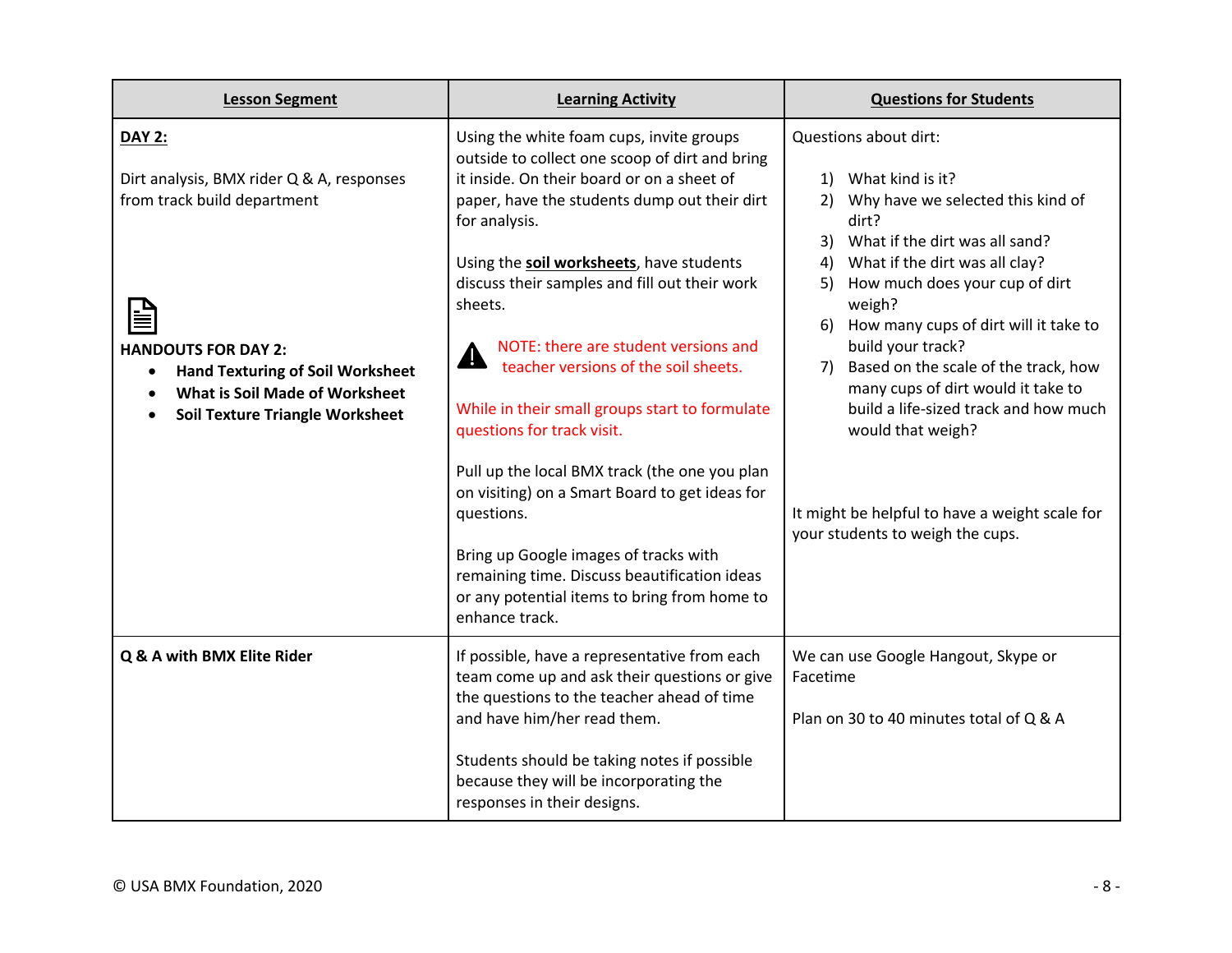| <b>Lesson Segment</b>                                                                                                                                                                                                      | <b>Learning Activity</b>                                                                                                                | <b>Questions for Students</b>                                                                                                                                                             |
|----------------------------------------------------------------------------------------------------------------------------------------------------------------------------------------------------------------------------|-----------------------------------------------------------------------------------------------------------------------------------------|-------------------------------------------------------------------------------------------------------------------------------------------------------------------------------------------|
| Review responses from track build team                                                                                                                                                                                     | Your responses will be sent via email by<br>9:00am EST.                                                                                 | Option A: Read all responses to the entire<br>classroom                                                                                                                                   |
|                                                                                                                                                                                                                            | There are two ways to handle responses; you<br>choose the method that works best for your<br>classroom.                                 | Option B: Give each team their own response<br>and do not share responses with the<br>classroom                                                                                           |
|                                                                                                                                                                                                                            | After reviewing responses, allow teams to<br>gather, review, and revise their design based<br>on their new information.                 | The pros/cons here are the "sharing" of great<br>questions and their respective responses<br>eliminates any advantages. If groups<br>"borrow" other groups ideas, is that good or<br>bad? |
| On Day 2, we ask that you split the students<br>into three (3) even groups for the track visit.                                                                                                                            | While still in their groups, have teams discuss<br>everything they learned today and possible<br>effects it could have on their design. | Sample discussion questions:<br>After interacting with the soil, should<br>1)<br>we make any adjustments on our<br>final design?                                                          |
| Students should know their groups in<br>advance of the field trip. We find it helpful<br>to label the groups - colors preferred.                                                                                           | Encourage students to ask relevant questions<br>specifically related to their track build.                                              | The BMX rider said "XXXX". How do<br>2)<br>we incorporate that into our existing<br>design?                                                                                               |
|                                                                                                                                                                                                                            | "How long have you been riding BMX"<br>"How much money does a BMX rider make"<br>"Do you have any pets"                                 | The track build team said "XXXX". He<br>3)<br>uses a bulldozer and skid steer. What<br>tools can we use to make those<br>changes?                                                         |
| Remind students they will be riding bikes.<br>Wear tennis shoes. No sandals or heavy<br>boots.<br>Wear jeans - no shorts or skirts.<br>Wear long sleeve shirts.<br>Bring iPads, phones, or cameras to capture<br>pictures. | While, interesting for sure, these questions<br>will not give you an advantage with your track<br>build.                                |                                                                                                                                                                                           |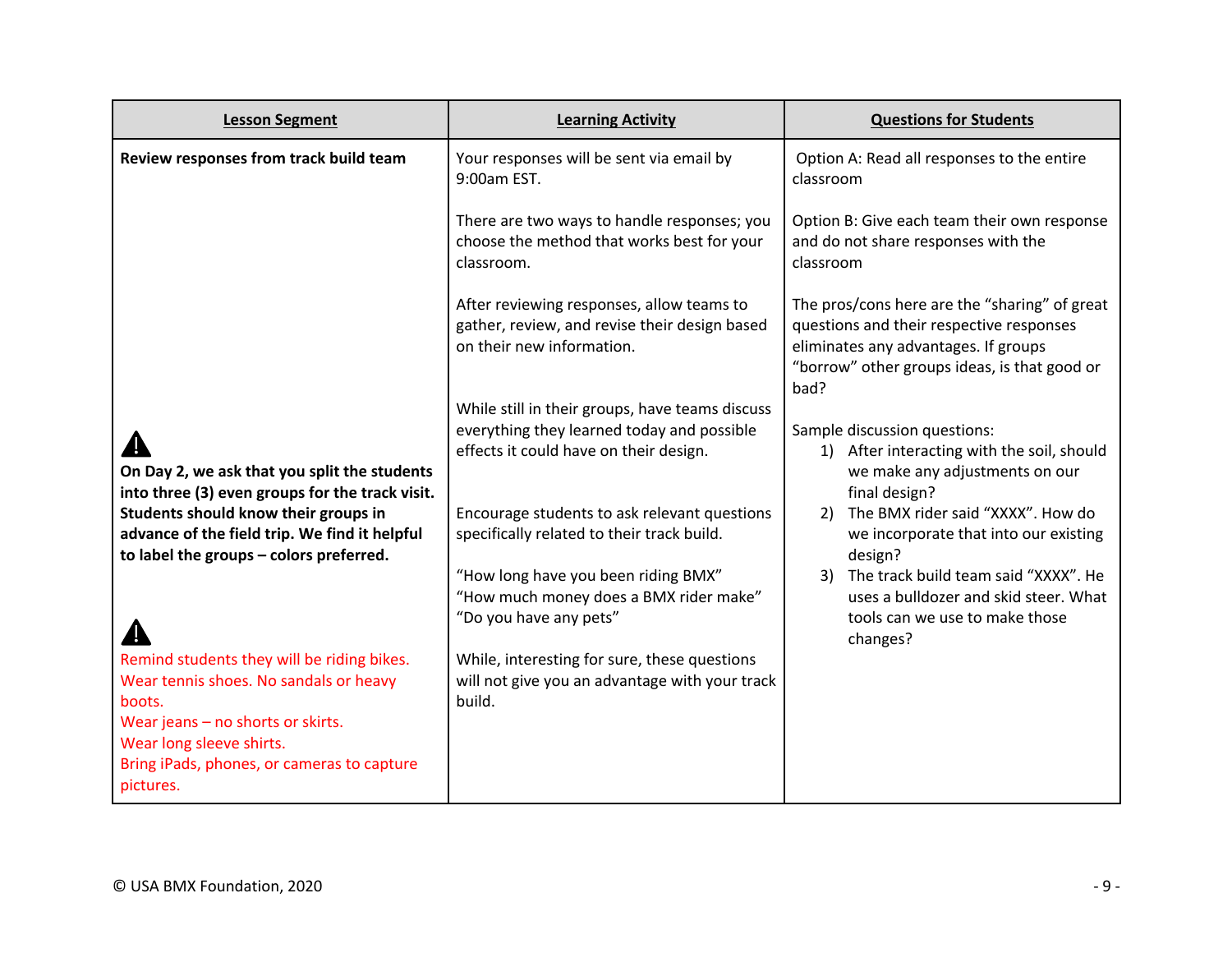| <b>Lesson Segment</b>                                                  | <b>Learning Activity</b>                                                                                                                                                                                                                                                      | <b>Questions for Students</b>                                                                                                                                                                                                  |
|------------------------------------------------------------------------|-------------------------------------------------------------------------------------------------------------------------------------------------------------------------------------------------------------------------------------------------------------------------------|--------------------------------------------------------------------------------------------------------------------------------------------------------------------------------------------------------------------------------|
| <b>DAY 3:</b>                                                          | $2nd$ reminder:                                                                                                                                                                                                                                                               |                                                                                                                                                                                                                                |
| BMX track field trip, track visit worksheet,<br>final design approval  | Remind students they will be riding bikes.<br>Wear tennis shoes. No sandals or heavy<br>boots.<br>Wear jeans - no shorts or skirts.<br>Wear long sleeve shirts.<br>Bring iPads, phones or cameras to capture<br>pictures.                                                     |                                                                                                                                                                                                                                |
| HANDOUTS FOR DAY 3 (after field trip):<br><b>Track Visit Worksheet</b> | Once at the track, students will be split into<br>their pre-determined groups and start their<br>rotations of three (3) stations:<br>1) Track Ride<br>2) Track Tour<br>3) Track Walk and Observations                                                                         |                                                                                                                                                                                                                                |
|                                                                        | Groups will rotate through each station from<br>riding the track to the tour, to the<br>observations.                                                                                                                                                                         |                                                                                                                                                                                                                                |
|                                                                        | Post field trip have teams make any final<br>changes to their design based on the<br>observations from the track. Once their<br>design is finalized and approved by a teacher,<br>we encourage them to start with laying out<br>the design on the board and how it will work. | Once back from the track have students<br>complete the Track Visit Worksheet<br>We find that the most successful track<br><b>Example 1996 We mind that the three discrete</b><br>their track design on their boards in pencil. |
|                                                                        | We recommend that the teacher brings the<br>dirt inside using the 5-gallon bucket. Dirt and<br>water are mixed in the bucket to achieve the<br>ideal ratio and all students in the classroom<br>use the same dirt mixture.                                                    | This ensures that they like their layout and<br>don't run out of space.<br>If students have extra time, have them work<br>on the actual track build.                                                                           |